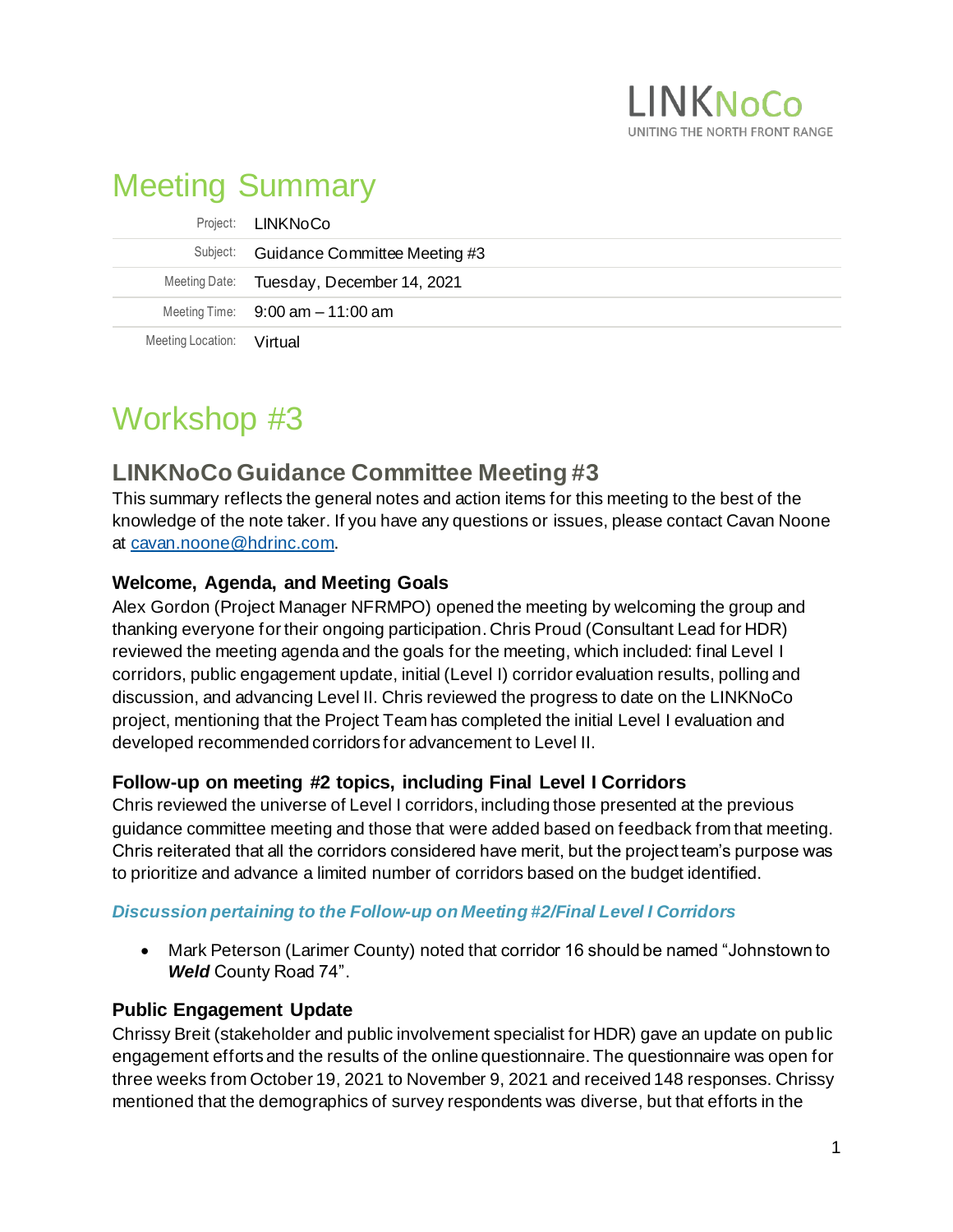

future would be made to reach out to youth and senior populations. Survey respondents cited the following corridors most frequently as needing premium transit:

- 1. Fort Collins to Longmont/Boulder (FLEX/US 287)
- 2. Loveland to Greeley (US 34)
- 3. Greeley to Fort Collins Regional Rail (via Great Western Railway).

#### *Discussion pertaining to the Public Engagement Update*

- Candice Folkers (COLT) mentioned that the city is working on implementing a park and ride facility that would connect to the Flex route (per the comment highlighted in Chrissy's presentation).
- Jan Rowe (CDOT) inquired about the geographic distribution of survey respondents and asked if the project team could provide the home zip code of survey respondents. Chrissy confirmed that she would provide that information.

### **Initial (Level I) Corridor Evaluation Results**

Chris gave an overview of the Level I and II screening process and reiterated that the team is not eliminating corridors from future consideration, just prioritizing them. Cavan Noone (Transit Planner for HDR) presented the Level I criteria and the basic ratings to help the group understand how each criterion were applied and what they mean. Cavan then provided a summary of the ratings for each corridor and identified the specific corridors the project team proposed advancing to Level II.

#### *Discussion pertaining to Level I Corridor Evaluation Results*

- A question was raised about the transit connectivity rating for corridor 17 (Berthoud to Fort Collins Regional Rail). Why medium instead of high for this criterion? Myron Hora (WSP) responded that it was likely that there are connections at one terminus but not throughout the corridor.
- Jan Rowe (CDOT) had a similar question about Corridor 4 (Eaton to Lasalle with connections to Denver). Cavan explained that there are good connections beyond region, but that the evaluation focused specifically on the portion of the route within the study area.

#### **Polling and Discussion**

Chrissy gave an introduction on how the real time polling of corridors would work using menti.com. Meeting participants were then encouraged to vote on a series of questions (described below).

#### *Discussion pertaining to the question, "On the whole, I can support three corridors being advanced to Level II"*

Results: wholeheartedly support = 1; ok with advancing these corridors = 9; not sure = 0;  $confused/uncertain = 0$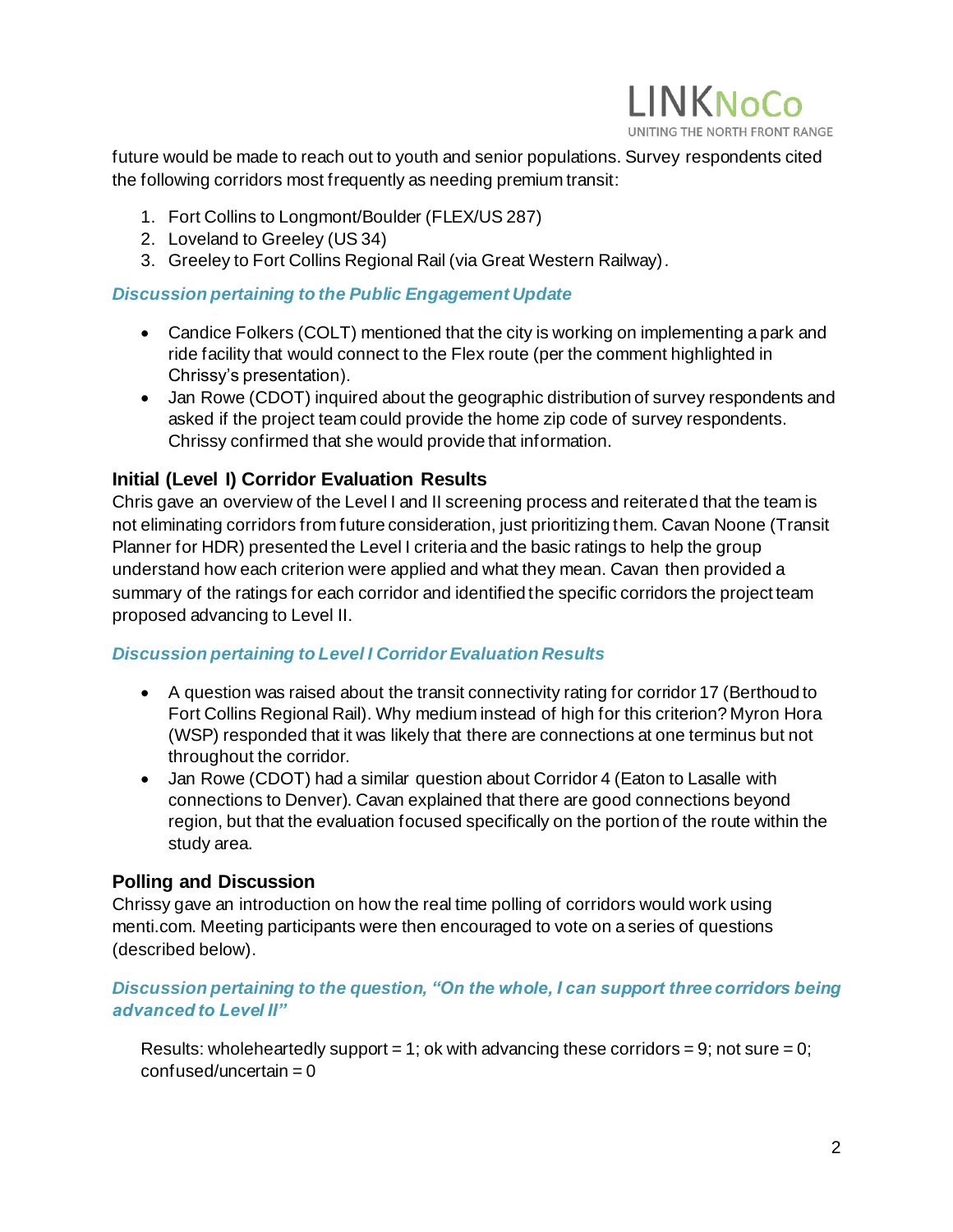

- Jan Rowe (CDOT) commented that the Windsor to Loveland route makes sense based on the criteria, generally supports the three corridors.
- Drew Brooks (Transfort) was ok with advancing the three corridors but concerned about the costs and feasibility of the rail option. He mentioned that Fort Collins is considering a ballot initiative to develop a funding source for transit investments. He confirmed that he is supportive of rail in general but has a healthy skepticism of its feasibility.
- Chris Proud (HDR, Project Team) noted the project team shares the same concerns with cost and feasibility and stated the team is touching base with Great Western Railway to make sure that they are aware the corridor is under consideration for transit service.

#### *Discussion pertaining to the question, "What do you think of corridor #3 Loveland to Greeley (US 34) being advanced as a top corridor?"*

Results: wholeheartedly support = 10; ok with advancing this corridor = 1; not sure = 0

- Allison Baxter (Greeley) commented that with growth and development planned in that corridor, it makes sense to advance this alternative.
- Jan Rowe (CDOT) commented that CDOT is fully behind the corridor and supports advancing it to Level II.
- Brooke Bettolo (Larimer County) noted that a lot of outreach over the last 10 years has been on how to get people to Greeley. This would be a good foundational corridor. Very much in line with feedback from community. Consistent with needs.
- Chris Proud (HDR, Project Team) mentioned that we need to have local support to advance corridors, regardless of whether it's a CDOT facility. Local agencies should be the drivers, using CDOT as the mechanism to get these projects built.
- Candice Folkers (COLT) echoed other comments and says that the new Veterans Medical Center will also be a big driver in the corridor.

# *Discussion pertaining to the question, "What do you think of corridor #5 Windsor to Loveland (US 34/Weld County Road 17) being advanced as a top corridor?"*

Results: whole heartedly support = 6; ok with advancing this corridor = 3; not sure = 1

- Chris Proud (HDR, Project Team) mentioned there is some flexibility on routing and that this option could potentially extend further north to Severance, etc.
- Brooke Bettolo (Larimer County) commented that the corridor is interesting because of terminus points and it makes sense to potentially extend further north or east. Keep growth in mind that people are moving to outlying areas because of housing affordability, but continue to commute to more high-density areas
- Cory Schmitt (NFRMPO) echoed Brooks comments, says this corridor is more about future growth.
- Chris Proud (HDR, Project Team) noted that equity was looked at, but future growth would play a larger role in the Level II analysis.
- Olivia Egen (Weld County) would have preferred to see some of the more rural areas served, not in Windsor region (Milliken, Johnstown).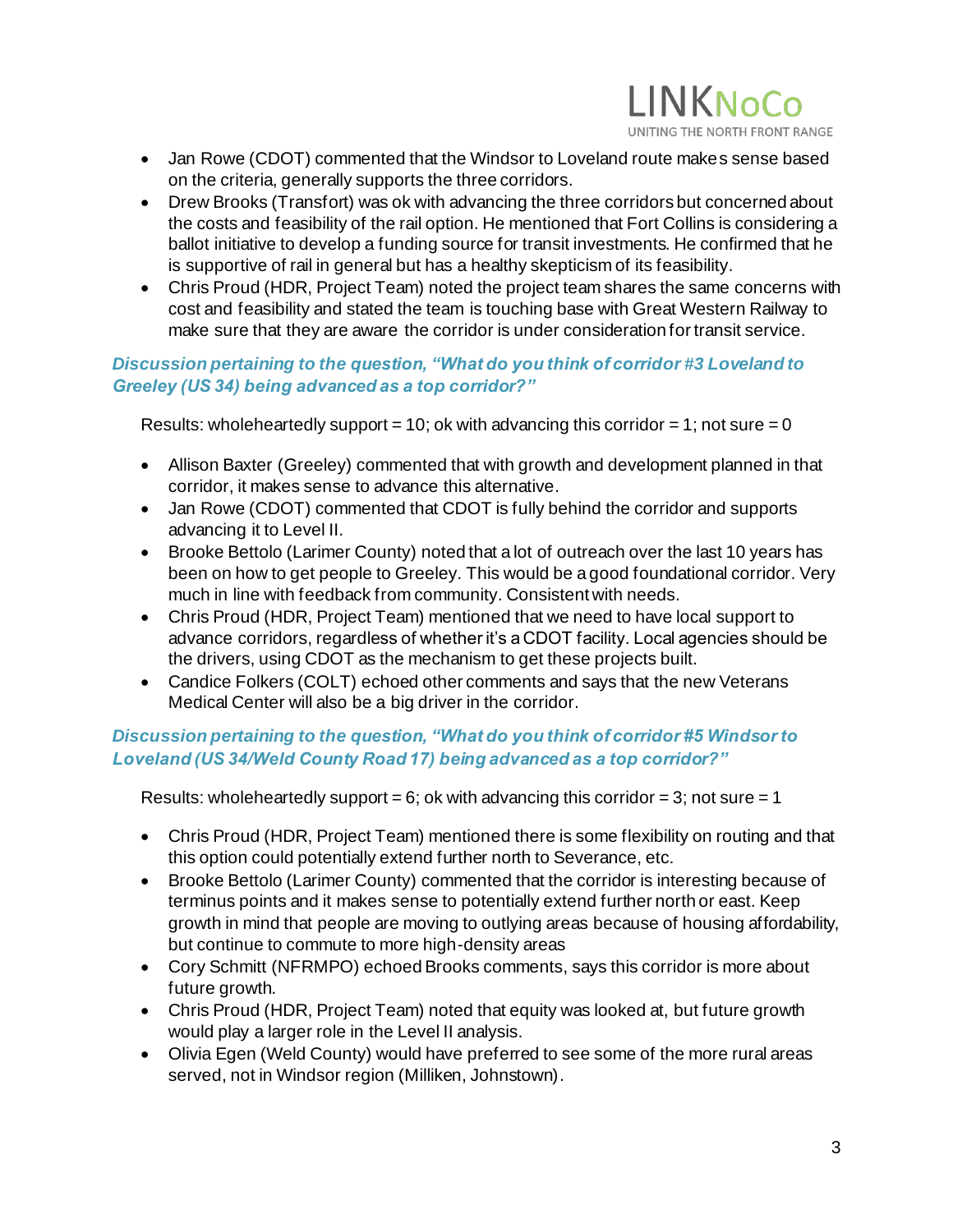

- Jan Rowe (CDOT) echoed Olivia's comments and says there is not a lot of high propensity areas or disproportionately impacted (DI) communities served.
- Alex Gordon (NFRMPO, Project Manager) says that the block groups around Centerra is an EJ area. He supports the route and says the demand may focus more on the destination side rather than origins. This route was suggested as part of 2045 RTE exercise.
- Carlin Malone (Windsor) commented that the Woodward expansion, Aims Community College, and other major employers coming to Windsor would help build demand for the corridor.
- Brooke Bettolo (Larimer County) generally supports the corridor with the understanding that the project team is open to reprioritizing based on growth and expansion, since that wasn't a primary factor in Level I.

#### *Discussion pertaining to question, "What do you think of corridor #6 Greeley to Fort Collins Regional Rail (Great Western Railway) being advanced as a top corridor?"*

Results: wholeheartedly support = 2; ok with advancing this corridor = 8; not sure = 0

- Alex Gordon (NFRMPO, Project Manager) noted the team will keep phasing, affordability, and implementation in mind moving forward.
- Cory Schmitt (NFRMPO) commented that the corridor serves a lot of the same areas as the Poudre Express and is concerned about the cost. Jan Rowe (CDOT) echoes this thought.
- Alex Gordon (NFRMPO, Project Manager) reiterated that the corridors should be complementary, not competitive or duplicative.
- Allison Baxter (Greeley) would like to explore whether this corridor has to be rail or if it could be implemented as another mode and transition to rail.
- Carlin Malone (Windsor) commented that she has heard that there is private interest in this corridor which is why she voted "wholeheartedly support."

### *Discussion pertaining to whether any other evaluation criteria should be incorporated moving forward.*

- Drew Brooks (Transfort) questioned how the definition of transit propensity will change over time with climate change, other factors, etc. Will we see more people using services in different ways?
- Cory Schmitt (NFRMPO) asked if there is a way to incorporate desired land use into the evaluation.
- Jan Rowe (CDOT) suggested impact on DI community as an additional criterion (several people concur).
- Alex Gordon (NFRMPO, Project Manager) talked about the multimodal index, which we can use to compare against the propensity data.
- Brooke Bettolo (Larimer County) gave an overview of the multimodal index, which focuses on historically marginalized populations that lack access to multimodality. Alex and his team are working on updating the index currently.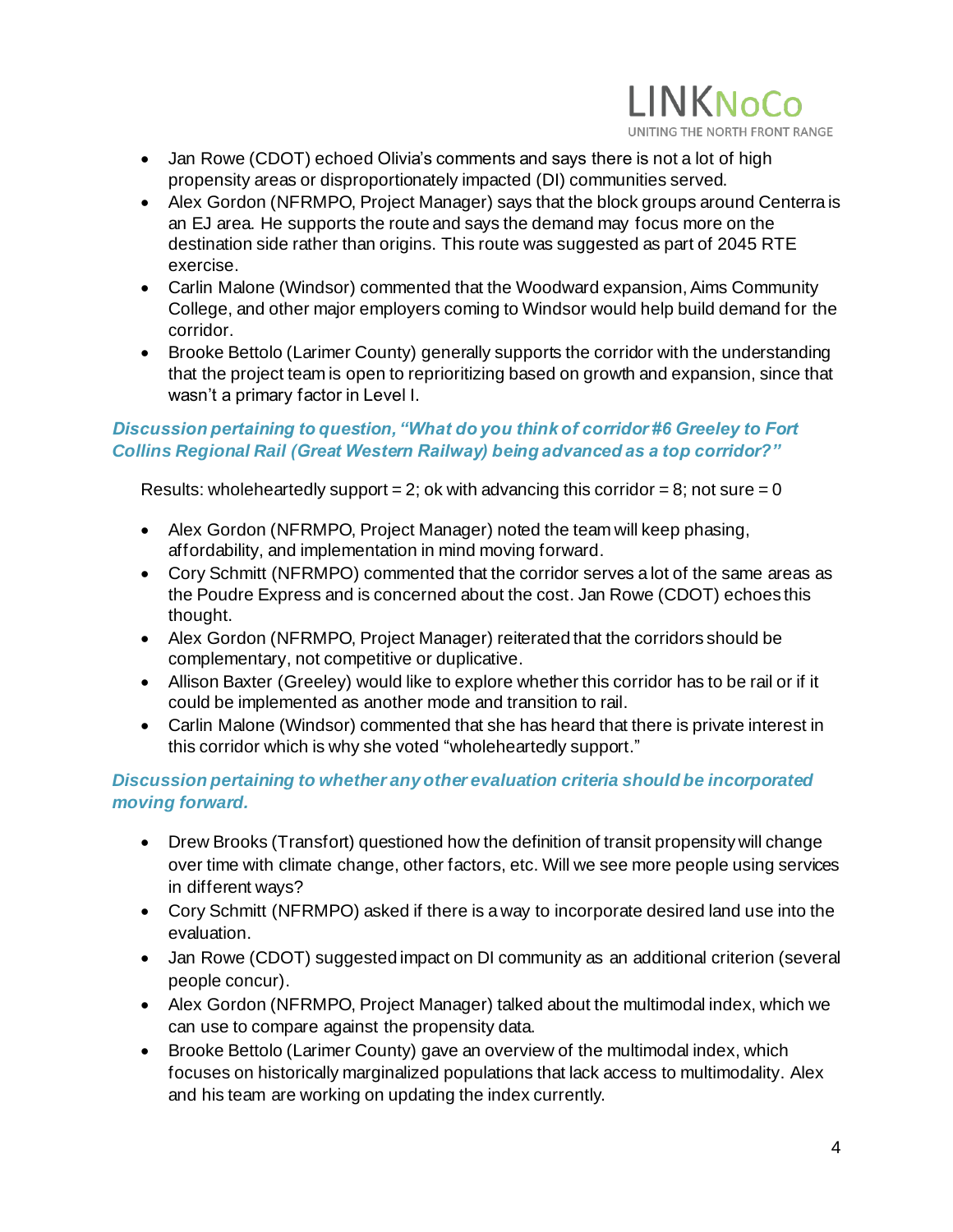

#### *Comments from the chat box during this portion of the meeting:*

- Alex Gordon (NFRMPO, Project Manager)[: https://www.menti.com/ypu9wrjunz](https://www.menti.com/ypu9wrjunz)
- Brooke Bettolo (Larimer County): Olivia, I am curious which route you would have preferred over this one?
- Jan Rowe (CDOT):



- Alex Gordon (NFRMPO, Project Manager)[: https://nfrmpo.org/environmental-justice/](https://nfrmpo.org/environmental-justice/)
	- o Environmental Justice NFRMPO What does Environmental Justice mean? The NFRMPO is expanding Environmental Justice (EJ) considerations in its transportation planning and programming processes as part of the new EJ Plan.
- Carlin Malone (Windsor): Windsor has a lot of jobs at this location and will be adding many more.
- Brooke Bettolo (Larimer County): Did you also factor in increased population in your analysis?
- Alex Gordon (NFRMPO, Project Manager): Brooke, I think that will be a bigger part of Level 2 as we go from a line on the map to digging into alignments.
- Brooke Bettolo (Larimer County): That makes sense! Thank you!
- Mark Peterson (Larimer County): Can we get a PDF exhibit with all of the current routes shown on it for future reference (or point me to where to find it)?
- Allison Baxter (Greeley): Interesting!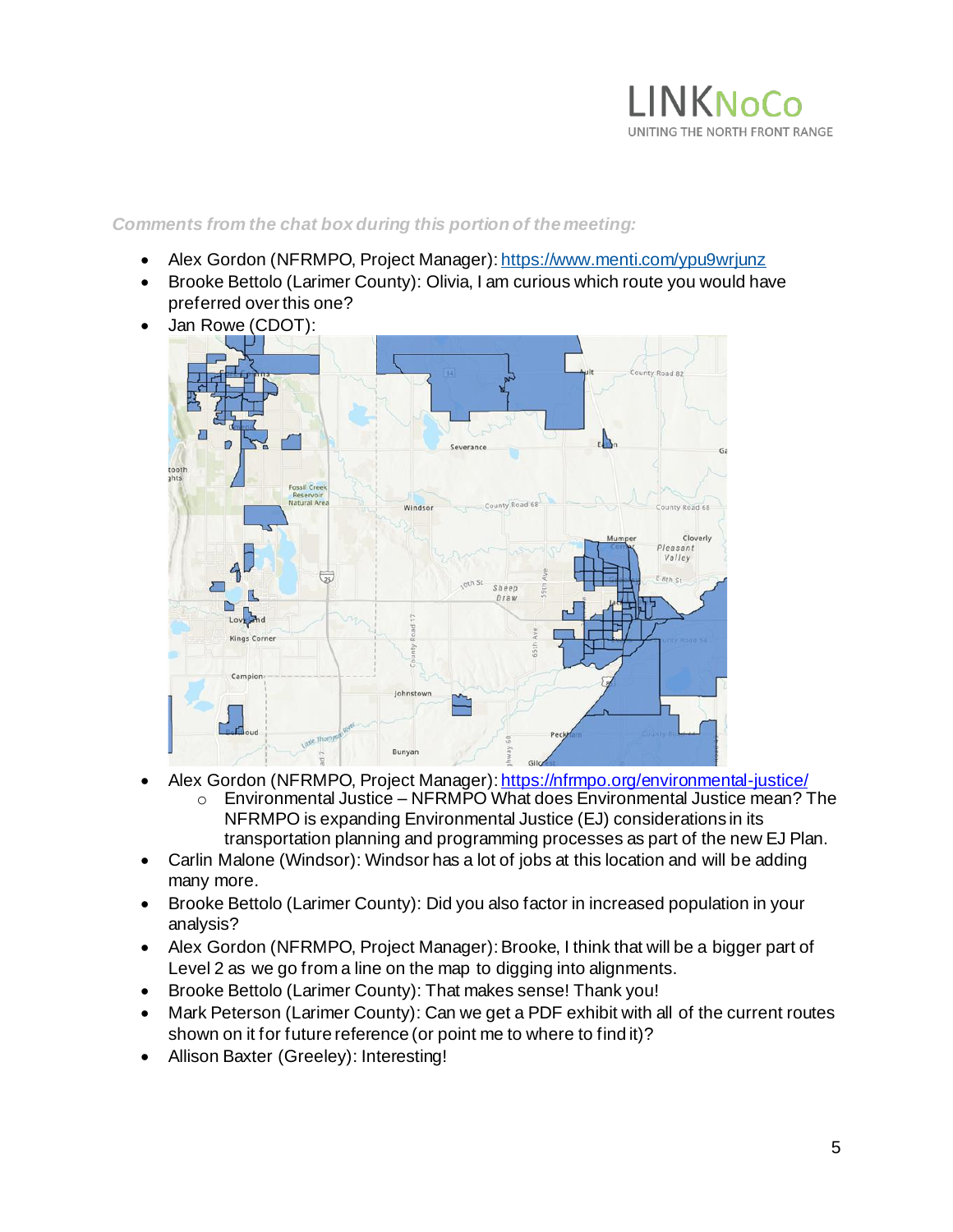# **INKNoCo** UNITING THE NORTH FRONT RANGE



- Chris Proud (HDR, Project Team): Mark, yes we can provide this overlaid with the existing services.
- Olivia Egen (Weld County): I have to head to another meeting, thank you great discussion.
- Jan Rowe (CDOT): Impact on DI communities.
- Brooke Bettolo (Larimer County): second that.
- Alex Gordon (NFRMPO, Project Manager) We also have the Multimodal Index to compare to, as well!
- Drew Brooks (Transfort): Third on DI.
- Brooke Bettolo (Larimer County): In addition to impact, just prioritizing service to historically marginalized communities.
	- o [https://drive.google.com/file/d/10\\_vnScACPhI75QLo8g6UTGTvytVF3gus/view](https://drive.google.com/file/d/10_vnScACPhI75QLo8g6UTGTvytVF3gus/view)
	- o This is the 2019 version, Alex is updating this.
- Jan Rowe (CDOT): Very cool metric, Brooke and Alex!
- Alex Gordon (NFRMPO, Project Manager): The first run at the regional equivalent is available as a layer on the EJ map shown earlier.
- Brooke Bettolo (Larimer County): Thank you!
- Allison Baxter (Greeley): Thanks!